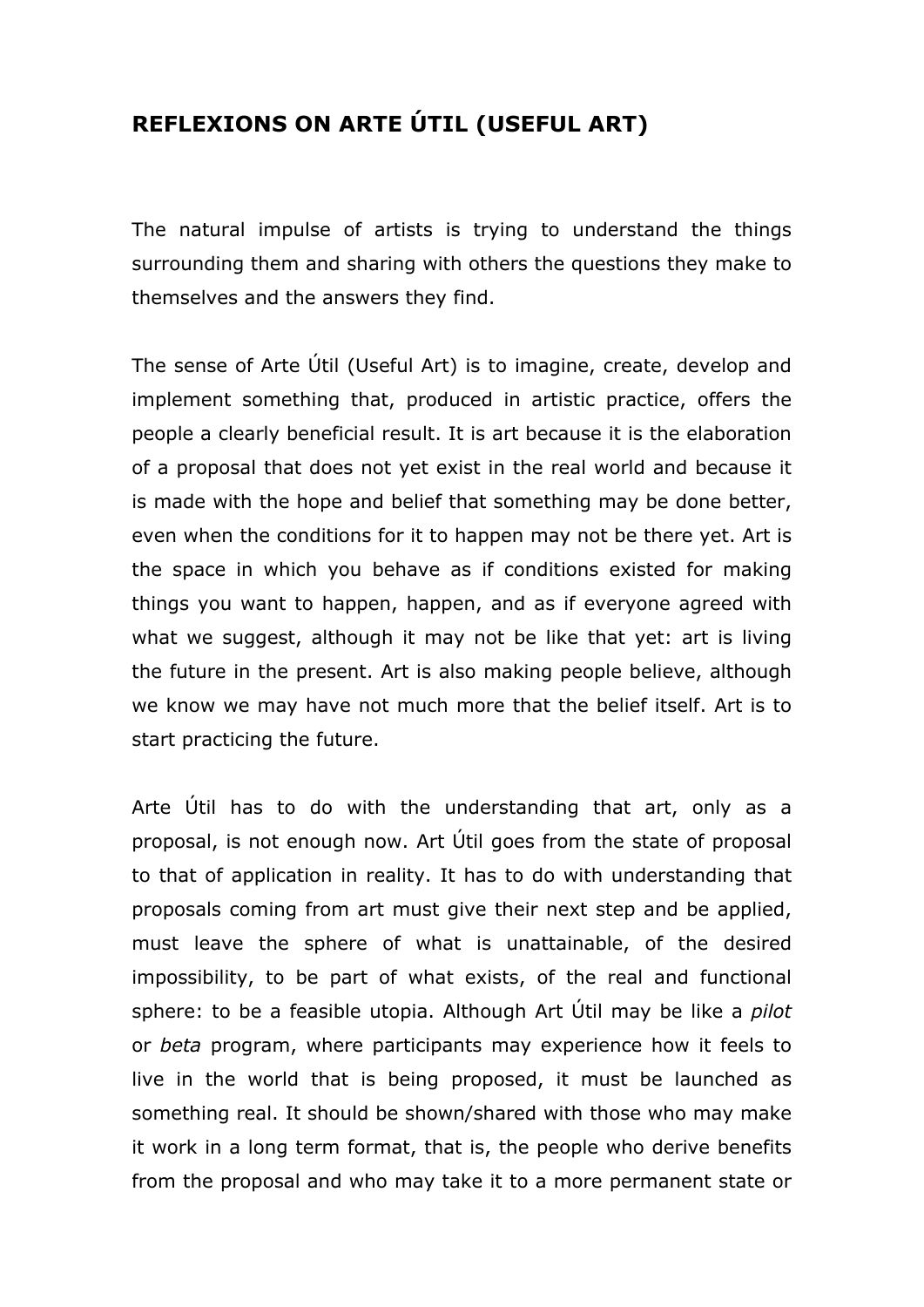existence. Art made as Art Útil does not have a planned obsolescence; on the contrary, it is a proposal others may retake and continue without subsequent intervention of the artist. Artists suggest its potential life: some projects are imagined as short and specific; in others there is the desire of a longer repercussion in the lives of people and be appropriated by society as a whole. Art Útil has nothing to do with consumption, but with making something happen.

Art Útil is transforming affection into effectiveness.

For Art Útil, failure is not a possibility. If the project fails, it is not Art Útil. Artists have the challenge of finding forms in which their proposal may actually work; this is not impossible to achieve. So, the means through which art is made do not depend on a capricious ideal of the artist, but on the limits imposed by what can really be achieved and up to what point the reality of what has been dreamed can be pushed. Therefore, the limits of a Art Útil project are determined by the relationship with the people for whom it is made and the transformations in the conditions within which the work is made. The perfect moment appears when the project is already in movement, when the people for whom it was made understand it, when they expropriate it from the artist and make it theirs. Art Útil is involved in the life of people and it is to be expected that it becomes part of it.

Art Útil has no relationship with a view falsely seeing what is good in everything; it rather believes in the possibility of the people to grow. Artists doing social art are not shamans, magicians, healers, saints or mommies. They are nearer to teachers, negotiators, behavior builders and social structures. Art Útil functions directly with/in reality. Art Útil has a different society in mind.